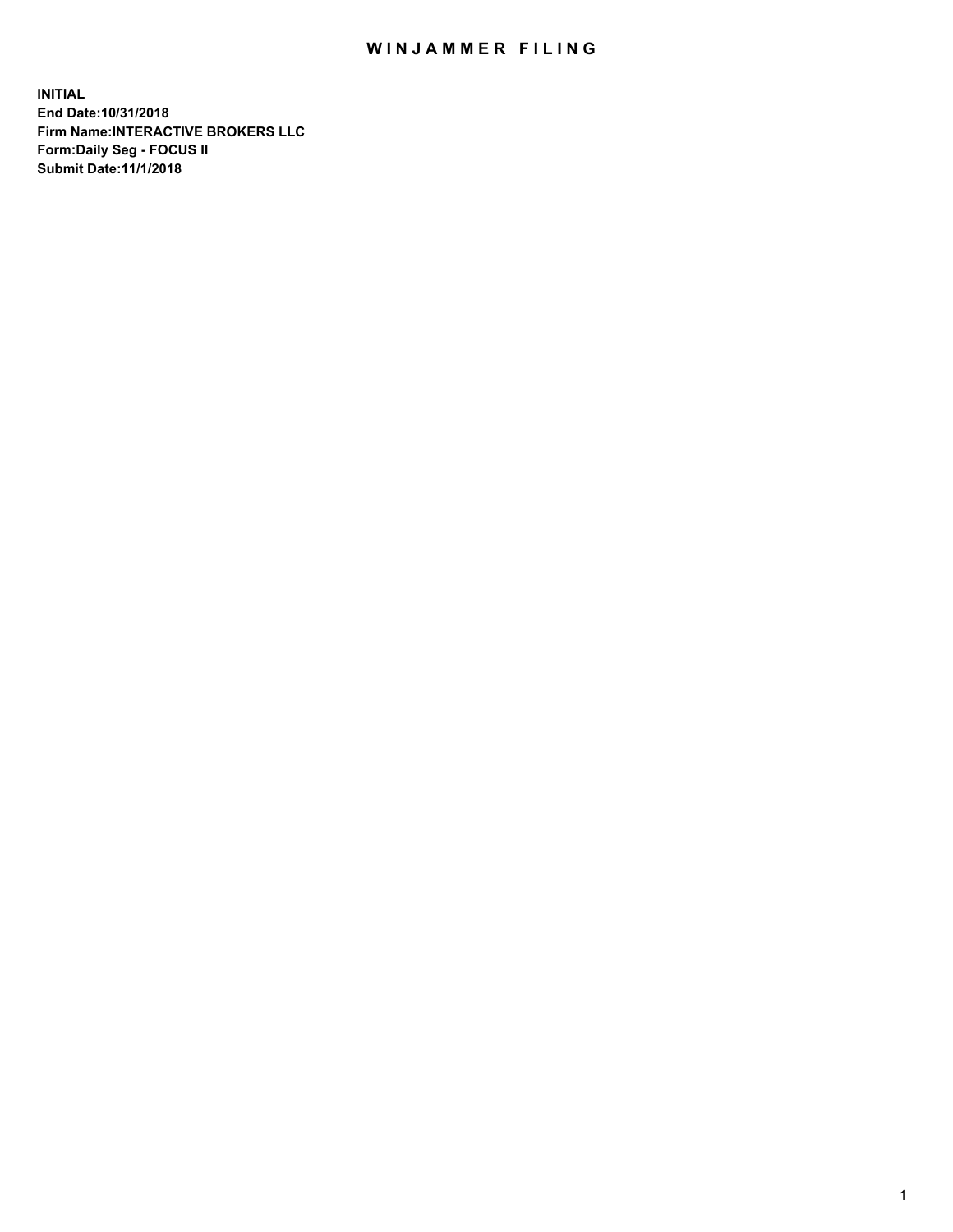**INITIAL End Date:10/31/2018 Firm Name:INTERACTIVE BROKERS LLC Form:Daily Seg - FOCUS II Submit Date:11/1/2018 Daily Segregation - Cover Page**

| Name of Company                                                                                                                                                                                                                                                                                                                | <b>INTERACTIVE BROKERS LLC</b>                                                                  |
|--------------------------------------------------------------------------------------------------------------------------------------------------------------------------------------------------------------------------------------------------------------------------------------------------------------------------------|-------------------------------------------------------------------------------------------------|
| <b>Contact Name</b>                                                                                                                                                                                                                                                                                                            | <b>James Menicucci</b>                                                                          |
| <b>Contact Phone Number</b>                                                                                                                                                                                                                                                                                                    | 203-618-8085                                                                                    |
| <b>Contact Email Address</b>                                                                                                                                                                                                                                                                                                   | jmenicucci@interactivebrokers.c<br>$om$                                                         |
| FCM's Customer Segregated Funds Residual Interest Target (choose one):<br>a. Minimum dollar amount: ; or<br>b. Minimum percentage of customer segregated funds required:% ; or<br>c. Dollar amount range between: and; or<br>d. Percentage range of customer segregated funds required between:% and%.                         | $\overline{\mathbf{0}}$<br>$\overline{\mathbf{0}}$<br>155,000,000 245,000,000<br>0 <sub>0</sub> |
| FCM's Customer Secured Amount Funds Residual Interest Target (choose one):<br>a. Minimum dollar amount: ; or<br>b. Minimum percentage of customer secured funds required:%; or<br>c. Dollar amount range between: and; or<br>d. Percentage range of customer secured funds required between:% and%.                            | $\overline{\mathbf{0}}$<br>$\overline{\mathbf{0}}$<br>80,000,000 120,000,000<br>0 <sub>0</sub>  |
| FCM's Cleared Swaps Customer Collateral Residual Interest Target (choose one):<br>a. Minimum dollar amount: ; or<br>b. Minimum percentage of cleared swaps customer collateral required:% ; or<br>c. Dollar amount range between: and; or<br>d. Percentage range of cleared swaps customer collateral required between:% and%. | $\overline{\mathbf{0}}$<br>$\underline{\mathbf{0}}$<br>0 <sub>0</sub><br>00                     |

Attach supporting documents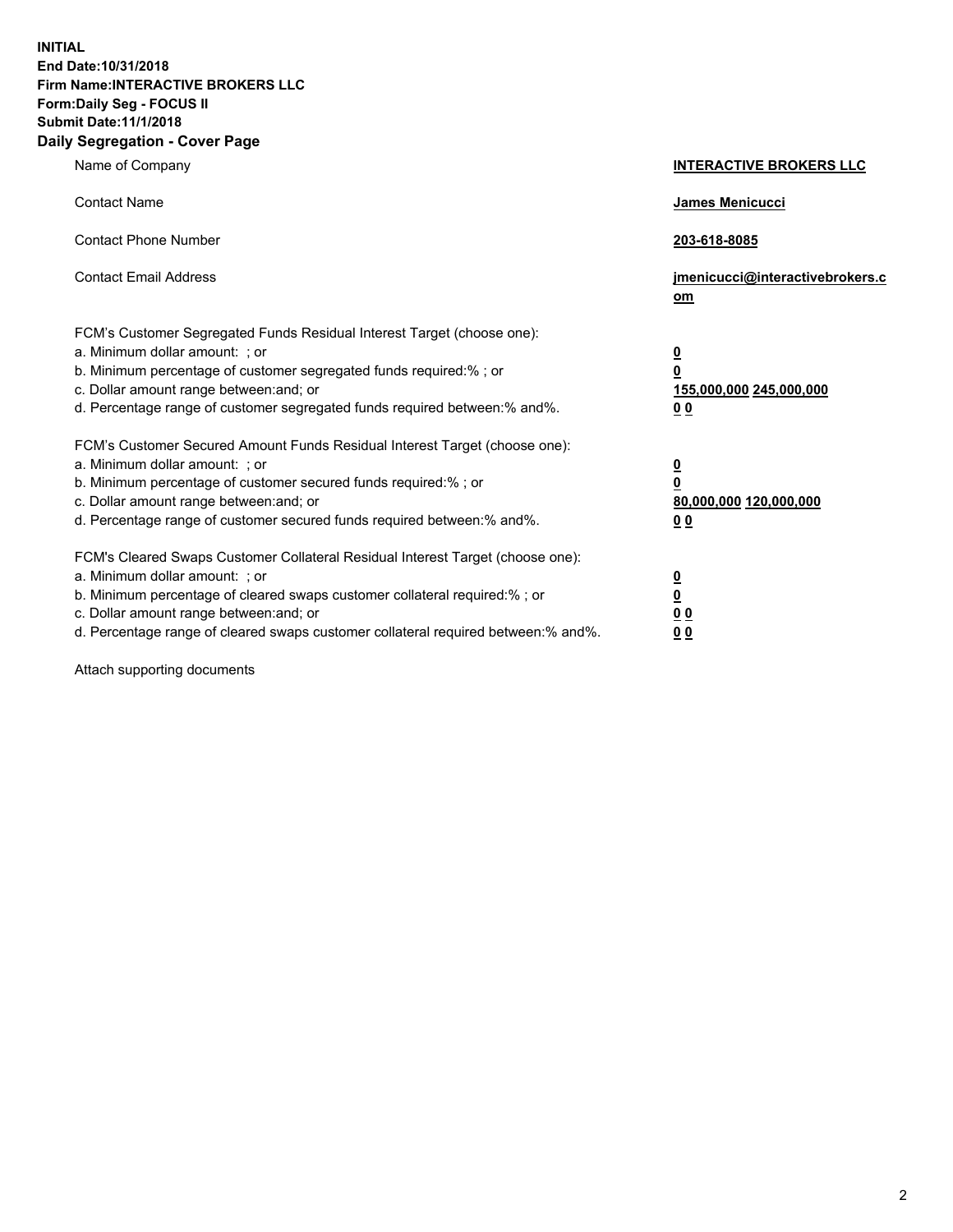## **INITIAL End Date:10/31/2018 Firm Name:INTERACTIVE BROKERS LLC Form:Daily Seg - FOCUS II Submit Date:11/1/2018 Daily Segregation - Secured Amounts**

|     | Dany Ocgregation - oceaned Anioante                                                               |                                   |
|-----|---------------------------------------------------------------------------------------------------|-----------------------------------|
|     | Foreign Futures and Foreign Options Secured Amounts                                               |                                   |
|     | Amount required to be set aside pursuant to law, rule or regulation of a foreign                  | $0$ [7305]                        |
|     | government or a rule of a self-regulatory organization authorized thereunder                      |                                   |
| 1.  | Net ledger balance - Foreign Futures and Foreign Option Trading - All Customers                   |                                   |
|     | A. Cash                                                                                           | 466,224,943 [7315]                |
|     | B. Securities (at market)                                                                         | $0$ [7317]                        |
| 2.  | Net unrealized profit (loss) in open futures contracts traded on a foreign board of trade         | -23,671,488 [7325]                |
| 3.  | Exchange traded options                                                                           |                                   |
|     | a. Market value of open option contracts purchased on a foreign board of trade                    | 51,643 [7335]                     |
|     | b. Market value of open contracts granted (sold) on a foreign board of trade                      | -86,152 <sup>[7337]</sup>         |
| 4.  | Net equity (deficit) (add lines 1.2. and 3.)                                                      | 442,518,946 [7345]                |
| 5.  | Account liquidating to a deficit and account with a debit balances - gross amount                 | <b>2,513</b> [7351]               |
|     | Less: amount offset by customer owned securities                                                  | 0 [7352] 2,513 [7354]             |
| 6.  | Amount required to be set aside as the secured amount - Net Liquidating Equity                    | 442,521,459 [7355]                |
|     | Method (add lines 4 and 5)                                                                        |                                   |
| 7.  | Greater of amount required to be set aside pursuant to foreign jurisdiction (above) or line<br>6. | 442,521,459 [7360]                |
|     | FUNDS DEPOSITED IN SEPARATE REGULATION 30.7 ACCOUNTS                                              |                                   |
| 1.  | Cash in banks                                                                                     |                                   |
|     | A. Banks located in the United States                                                             | 69,825,915 [7500]                 |
|     | B. Other banks qualified under Regulation 30.7                                                    | 0 [7520] 69,825,915 [7530]        |
| 2.  | Securities                                                                                        |                                   |
|     | A. In safekeeping with banks located in the United States                                         | 397,986,010 [7540]                |
|     | B. In safekeeping with other banks qualified under Regulation 30.7                                | 0 [7560] 397,986,010 [7570]       |
| 3.  | Equities with registered futures commission merchants                                             |                                   |
|     | A. Cash                                                                                           | $0$ [7580]                        |
|     | <b>B.</b> Securities                                                                              | $0$ [7590]                        |
|     | C. Unrealized gain (loss) on open futures contracts                                               | $0$ [7600]                        |
|     | D. Value of long option contracts                                                                 | $0$ [7610]                        |
|     | E. Value of short option contracts                                                                | 0 [7615] 0 [7620]                 |
| 4.  | Amounts held by clearing organizations of foreign boards of trade                                 |                                   |
|     | A. Cash                                                                                           | $0$ [7640]                        |
|     | <b>B.</b> Securities                                                                              | $0$ [7650]                        |
|     | C. Amount due to (from) clearing organization - daily variation                                   | $0$ [7660]                        |
|     | D. Value of long option contracts                                                                 | $0$ [7670]                        |
|     | E. Value of short option contracts                                                                | 0 [7675] 0 [7680]                 |
| 5.  | Amounts held by members of foreign boards of trade                                                |                                   |
|     | A. Cash                                                                                           | 111,868,892 [7700]                |
|     | <b>B.</b> Securities                                                                              | $0$ [7710]                        |
|     | C. Unrealized gain (loss) on open futures contracts                                               | -10,448,777 [7720]                |
|     | D. Value of long option contracts                                                                 | 51,643 [7730]                     |
|     | E. Value of short option contracts                                                                | -86,152 [7735] 101,385,606 [7740] |
| 6.  | Amounts with other depositories designated by a foreign board of trade                            | $0$ [7760]                        |
| 7.  | Segregated funds on hand                                                                          | $0$ [7765]                        |
| 8.  | Total funds in separate section 30.7 accounts                                                     | 569,197,531 [7770]                |
| 9.  | Excess (deficiency) Set Aside for Secured Amount (subtract line 7 Secured Statement               | 126,676,072 [7380]                |
|     | Page 1 from Line 8)                                                                               |                                   |
| 10. | Management Target Amount for Excess funds in separate section 30.7 accounts                       | 80,000,000 [7780]                 |
| 11. | Excess (deficiency) funds in separate 30.7 accounts over (under) Management Target                | 46,676,072 [7785]                 |
|     |                                                                                                   |                                   |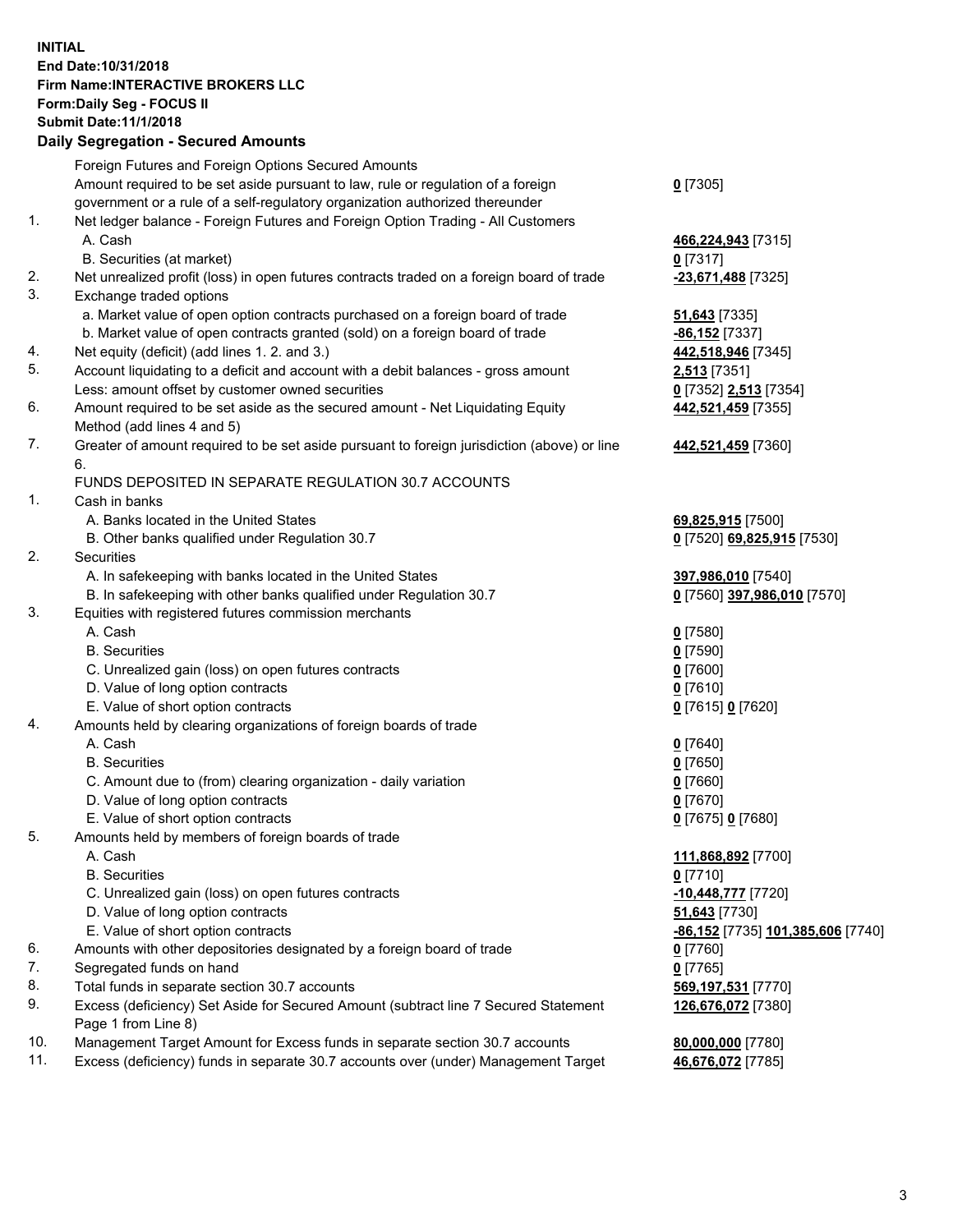|                          | <b>INITIAL</b><br>End Date: 10/31/2018<br><b>Firm Name: INTERACTIVE BROKERS LLC</b><br>Form: Daily Seg - FOCUS II<br><b>Submit Date: 11/1/2018</b><br>Daily Segregation - Segregation Statement                         |                                                                                |
|--------------------------|-------------------------------------------------------------------------------------------------------------------------------------------------------------------------------------------------------------------------|--------------------------------------------------------------------------------|
|                          | SEGREGATION REQUIREMENTS(Section 4d(2) of the CEAct)                                                                                                                                                                    |                                                                                |
| $\mathbf{1}$ .           | Net ledger balance                                                                                                                                                                                                      |                                                                                |
| 2.                       | A. Cash<br>B. Securities (at market)<br>Net unrealized profit (loss) in open futures contracts traded on a contract market                                                                                              | 4,246,755,571 [7010]<br>$0$ [7020]<br>$-6,053,946$ [7030]                      |
| 3.                       | Exchange traded options<br>A. Add market value of open option contracts purchased on a contract market<br>B. Deduct market value of open option contracts granted (sold) on a contract market                           | 459,245,887 [7032]<br>-506,763,859 [7033]                                      |
| 4.<br>5.                 | Net equity (deficit) (add lines 1, 2 and 3)<br>Accounts liquidating to a deficit and accounts with                                                                                                                      | 4,193,183,653 [7040]                                                           |
| 6.                       | debit balances - gross amount<br>Less: amount offset by customer securities<br>Amount required to be segregated (add lines 4 and 5)                                                                                     | 162,264 [7045]<br>0 [7047] 162,264 [7050]<br>4,193,345,917 [7060]              |
| 7.                       | FUNDS IN SEGREGATED ACCOUNTS<br>Deposited in segregated funds bank accounts                                                                                                                                             |                                                                                |
|                          | A. Cash<br>B. Securities representing investments of customers' funds (at market)<br>C. Securities held for particular customers or option customers in lieu of cash (at<br>market)                                     | 775,993,775 [7070]<br>2,248,300,164 [7080]<br>$0$ [7090]                       |
| 8.                       | Margins on deposit with derivatives clearing organizations of contract markets<br>A. Cash                                                                                                                               | 8,176,671 [7100]                                                               |
|                          | B. Securities representing investments of customers' funds (at market)<br>C. Securities held for particular customers or option customers in lieu of cash (at<br>market)                                                | 1,416,976,465 [7110]<br>$0$ [7120]                                             |
| 9.<br>10.                | Net settlement from (to) derivatives clearing organizations of contract markets<br>Exchange traded options                                                                                                              | <b>6,301,848</b> [7130]                                                        |
| 11.                      | A. Value of open long option contracts<br>B. Value of open short option contracts<br>Net equities with other FCMs                                                                                                       | 459,172,980 [7132]<br>-506,717,339 [7133]                                      |
|                          | A. Net liquidating equity<br>B. Securities representing investments of customers' funds (at market)<br>C. Securities held for particular customers or option customers in lieu of cash (at<br>market)                   | $0$ [7140]<br>0 <sup>[7160]</sup><br>$0$ [7170]                                |
| 12.<br>13.<br>14.<br>15. | Segregated funds on hand<br>Total amount in segregation (add lines 7 through 12)<br>Excess (deficiency) funds in segregation (subtract line 6 from line 13)<br>Management Target Amount for Excess funds in segregation | $0$ [7150]<br>4,395,600,868 [7180]<br>202,254,951 [7190]<br>155,000,000 [7194] |

16. Excess (deficiency) funds in segregation over (under) Management Target Amount Excess

**47,254,951** [7198]